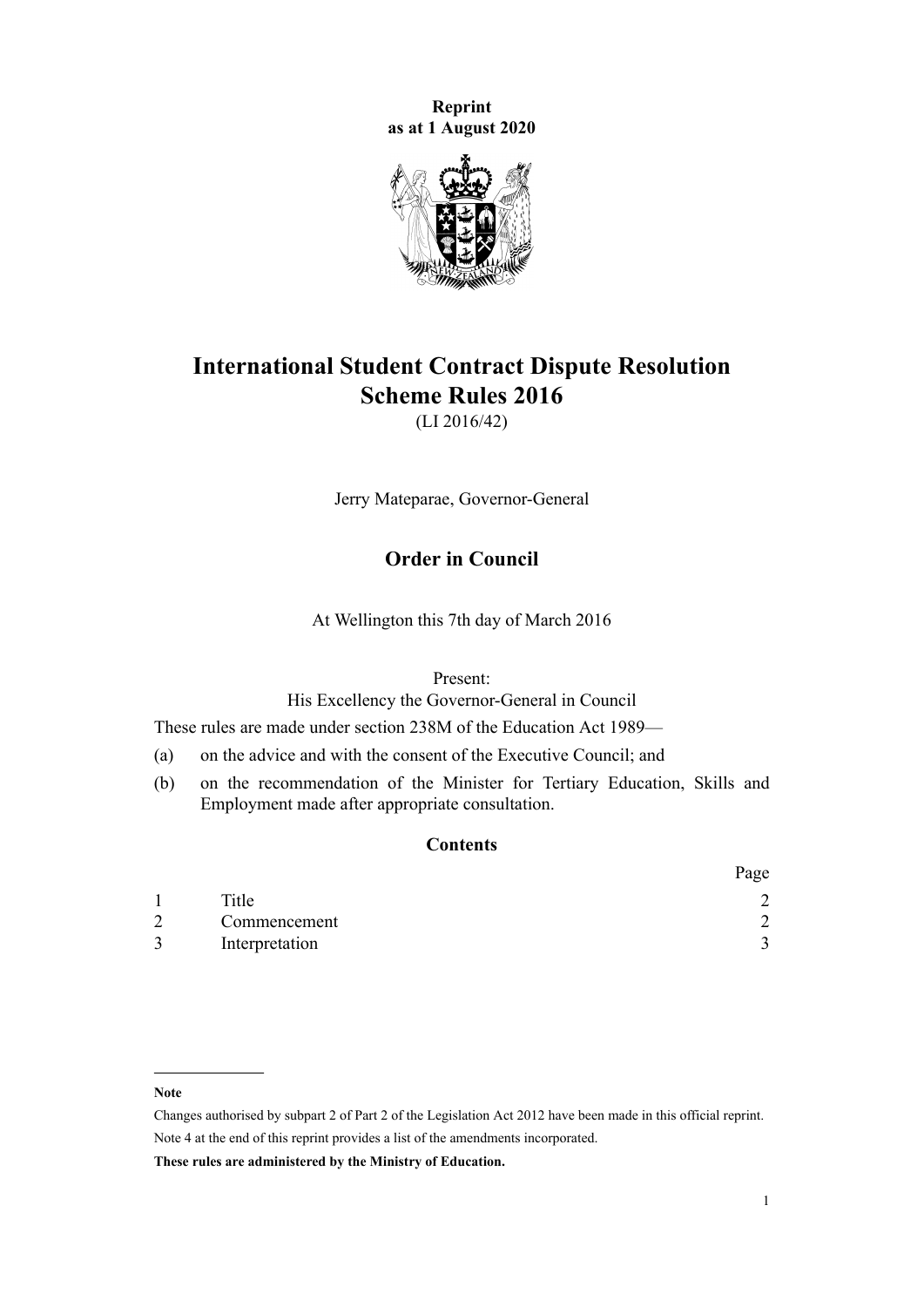# **[Part 1](#page-3-0)**

# **[Dispute resolution process](#page-3-0)**

| $\overline{4}$ | How to initiate dispute                                                                    | $\overline{4}$   |
|----------------|--------------------------------------------------------------------------------------------|------------------|
| 5              | Initial response of DRS operator to dispute                                                | $\overline{4}$   |
| 6              | When DRS operator may decline to accept dispute                                            |                  |
| 7              | General approach to resolving disputes                                                     |                  |
| 8              | DRS operator must ensure parties are aware of conditions of<br>scheme                      | 5                |
| 9              | How disputes may be resolved                                                               | 6                |
| 10             | Disputes may be combined                                                                   | 6                |
| 11             | DRS operator may obtain information necessary for resolution of<br>dispute in adjudication | 6                |
| 12             | Failure to supply information in adjudication                                              | 7                |
| 13             | Use of information in adjudication                                                         | 7                |
| 14             | DRS operator must keep parties informed                                                    | 7                |
| 15             | Mediator or adjudicator must be independent of parties to dispute                          | $\boldsymbol{7}$ |
| 16             | Decision by adjudicator                                                                    | 7                |
| 17             | When final decision binding                                                                | 8                |
| 18             | Remedies under final decision in dispute resolved by adjudication                          | 8                |
| 19             | Termination of dispute resolution process                                                  | 8                |
| 20             | <b>Application to District Court</b>                                                       | 9                |
|                | Part 2                                                                                     |                  |
|                | <b>Administration of scheme</b>                                                            |                  |
| 21             | Functions of DRS operator                                                                  | 9                |
| $\sim$         | $c_{\bf D}$ $\alpha$                                                                       | ⌒                |

| 21 | Functions of DRS operator                        | 9  |
|----|--------------------------------------------------|----|
| 22 | Powers of DRS operator                           | 9  |
| 23 | DRS operator may extend time frames              | 10 |
| 24 | Appointees of DRS operator                       | 10 |
| 25 | DRS operator must ensure accessibility of scheme | 10 |
| 26 | DRS operator may publish case studies            | 10 |
| 27 | DRS operator must report systemic issues, etc.   | 11 |
| 28 | Annual report                                    | 11 |
| 29 | Monitoring operation of scheme                   | 12 |
|    |                                                  |    |

# **Rules**

# **Title**

These rules are the International Student Contract Dispute Resolution Scheme Rules 2016.

# **Commencement**

These rules come into force on 1 July 2016.

<span id="page-1-0"></span>r 1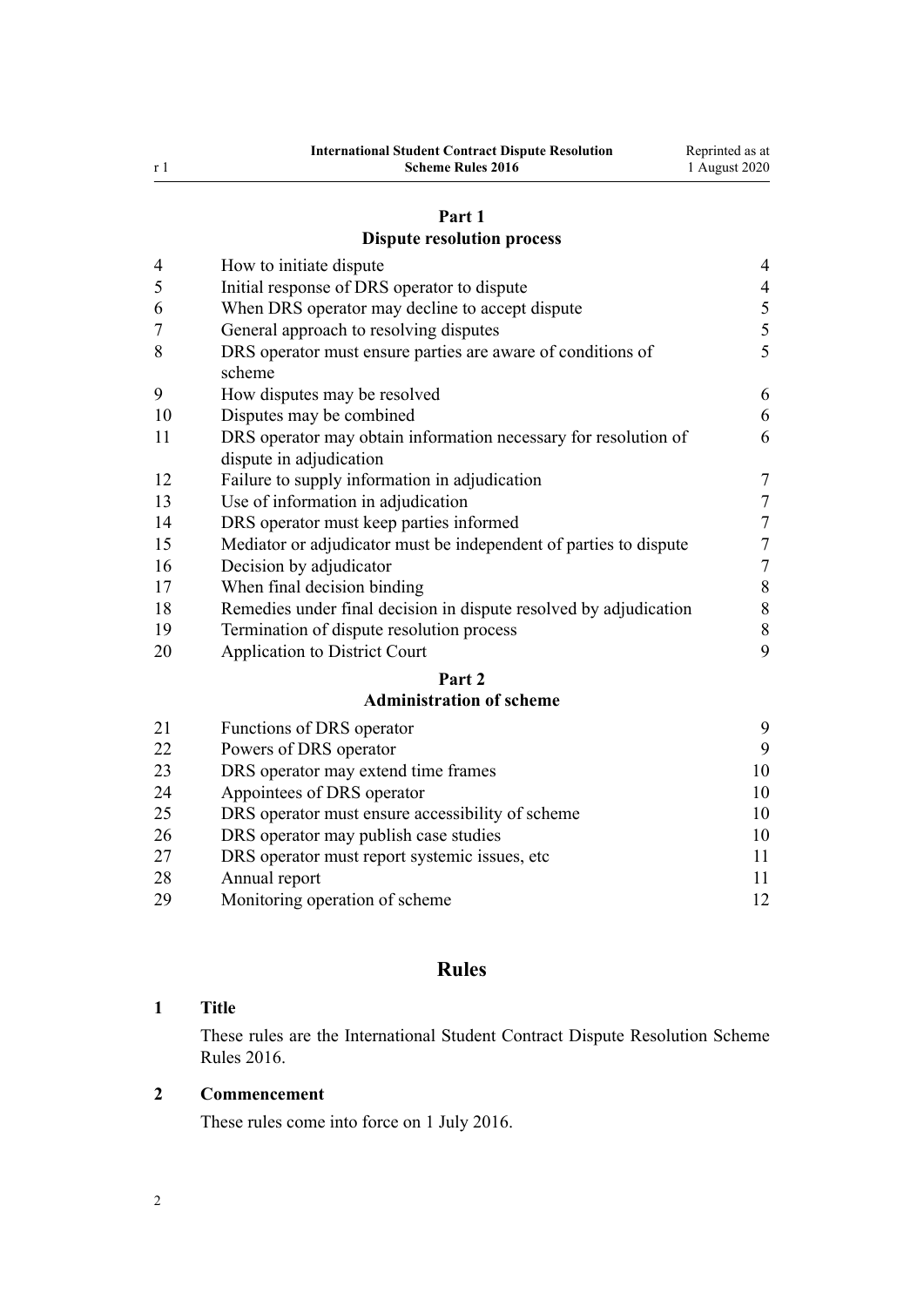# <span id="page-2-0"></span>**3 Interpretation**

(1) In these rules, unless the context otherwise requires,—

**Act** means the [Education and Training Act 2020](http://legislation.govt.nz/pdflink.aspx?id=LMS170674)

**adjudicator** means an adjudicator appointed by the DRS operator

**appoint** includes engage or employ, and **appointee** has a corresponding meaning

**code** means the [Education \(Pastoral Care of International Students\) Code of](http://legislation.govt.nz/pdflink.aspx?id=DLM6748146) [Practice 2016](http://legislation.govt.nz/pdflink.aspx?id=DLM6748146)

**code administrator** means a person or agency appointed under regulations made under [section 648](http://legislation.govt.nz/pdflink.aspx?id=LMS348617) of the Act

**dispute** means a dispute between an international student and a provider that is contractual or financial, or both

**DRS** operator means the person or agency appointed under [section 536\(4\)\(a\)](http://legislation.govt.nz/pdflink.aspx?id=LMS267818) of the Act to be responsible for administering the scheme

**enrol** means register or admit a person as a student to receive educational instruction provided by a signatory after the student has accepted an offer of educational instruction from the signatory, and **enrolment** has a corresponding meaning

**international student** has the same meaning as in [section 10\(1\)](http://legislation.govt.nz/pdflink.aspx?id=LMS171311) of the Act

**legal guardian**, in relation to an international student, means a person who, by court or testamentary appointment, is responsible for the student's well-being and financial support and provides for the care of the student in the student's home country

**mediator** means a mediator appointed by the DRS operator

**Minister** means the Minister of Education

**provider** has the same meaning as in [section 10\(1\)](http://legislation.govt.nz/pdflink.aspx?id=LMS171311) of the Act

**scheme** means the student contract dispute resolution scheme established by [section 536](http://legislation.govt.nz/pdflink.aspx?id=LMS267818) of the Act

**serious misconduct**, in relation to a provider, means misconduct that the DRS operator considers, on reasonable grounds, to be fraudulent or grossly negligent or a breach of any applicable law or regulations or the code

**student claimant**, in relation to a provider,—

(a) means a person who—

- (i) is an international student enrolled by the provider; or
- (ii) is a former international student enrolled by the provider; or
- (iii) intends to be, or is in the process of being, enrolled by the provider as an international student; and
- (b) includes a parent or legal guardian of a person in paragraph (a)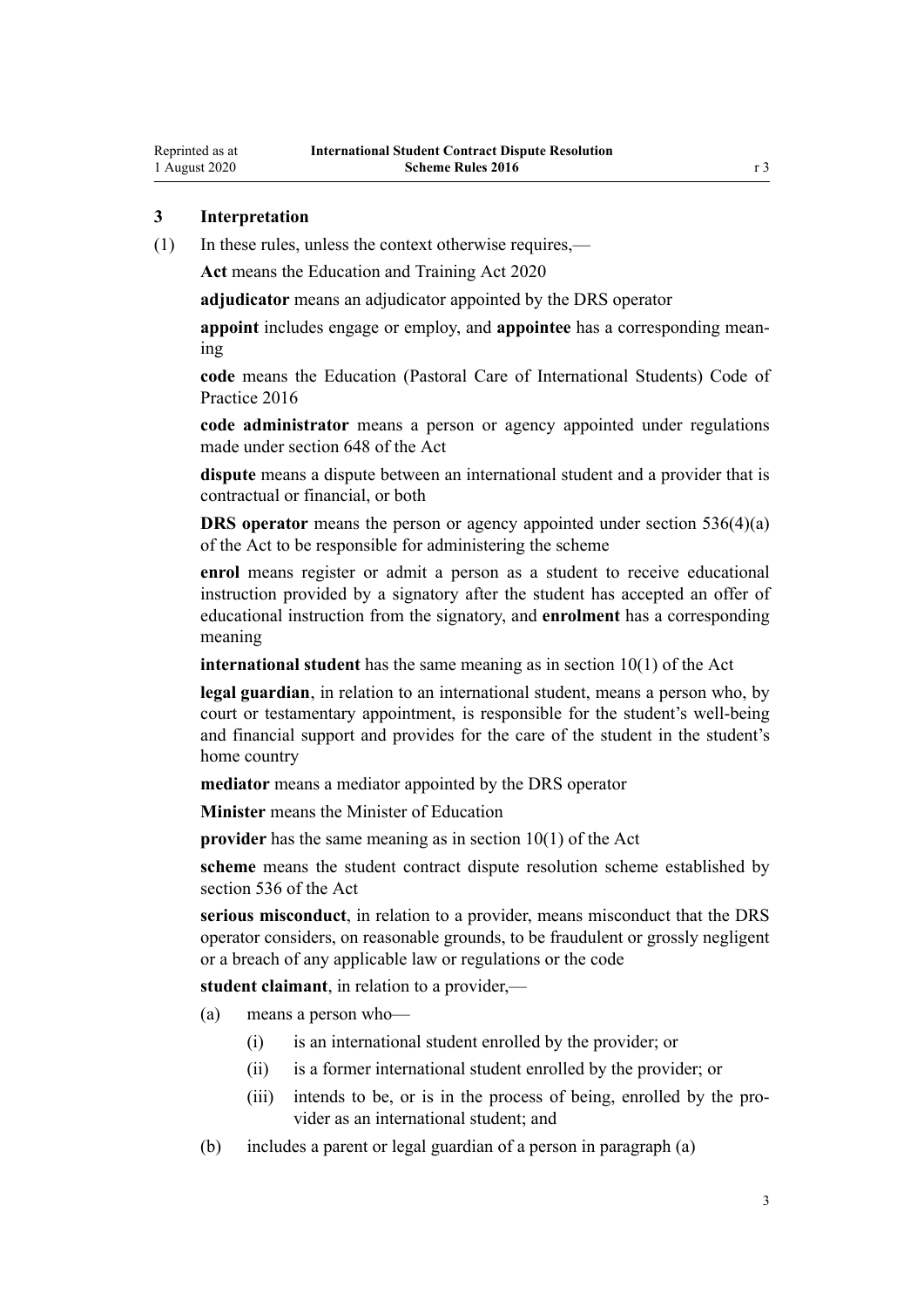<span id="page-3-0"></span>**systemic issue** means an issue that has material implications that not only affect the parties to a particular dispute but also relate to the systems, processes, or conduct of the provider who is the subject of a claim.

(2) A term that is used in these rules and defined in the Act but not in these rules has the same meaning as in the Act.

Rule 3(1) **Act**: amended, on 1 August 2020, by [section 668](http://legislation.govt.nz/pdflink.aspx?id=LMS367713) of the Education and Training Act 2020 (2020 No 38).

Rule 3(1) **code administrator**: replaced, on 1 August 2020, by [section 668](http://legislation.govt.nz/pdflink.aspx?id=LMS367713) of the Education and Training Act 2020 (2020 No 38).

Rule 3(1) **DRS operator**: amended, on 1 August 2020, by [section 668](http://legislation.govt.nz/pdflink.aspx?id=LMS367713) of the Education and Training Act 2020 (2020 No 38).

Rule 3(1) **international student**: amended, on 1 August 2020, by [section 668](http://legislation.govt.nz/pdflink.aspx?id=LMS367713) of the Education and Training Act 2020 (2020 No 38).

Rule 3(1) **Minister**: amended, on 1 August 2020, by [section 668](http://legislation.govt.nz/pdflink.aspx?id=LMS367713) of the Education and Training Act 2020 (2020 No 38).

Rule 3(1) **provider**: amended, on 1 August 2020, by [section 668](http://legislation.govt.nz/pdflink.aspx?id=LMS367713) of the Education and Training Act 2020 (2020 No 38).

Rule 3(1) **scheme**: replaced, on 1 August 2020, by [section 668](http://legislation.govt.nz/pdflink.aspx?id=LMS367713) of the Education and Training Act 2020 (2020 No 38).

# **Part 1**

# **Dispute resolution process**

#### **4 How to initiate dispute**

- (1) A student claimant may initiate a dispute against a provider by making a claim under the scheme to the DRS operator.
- (2) A student claimant may make a claim under the scheme free of charge.
- (3) The claim may be made in writing or orally.
- (4) The DRS operator must record in writing a claim made orally and confirm the record of the claim with the student claimant.
- (5) The DRS operator must provide reasonable support (such as interpretation support) to enable a student claimant to make a claim.

#### **5 Initial response of DRS operator to dispute**

The DRS operator must give written notice to the student claimant and to the provider within 10 working days after the claim is made that—

- (a) acknowledges receipt of the claim and its nature; and
- (b) states either that the dispute is accepted, or that the dispute is not covered by the DRS and explains why; and
- (c) if appropriate, directs the student claimant to the code administrator or other appropriate authorities; and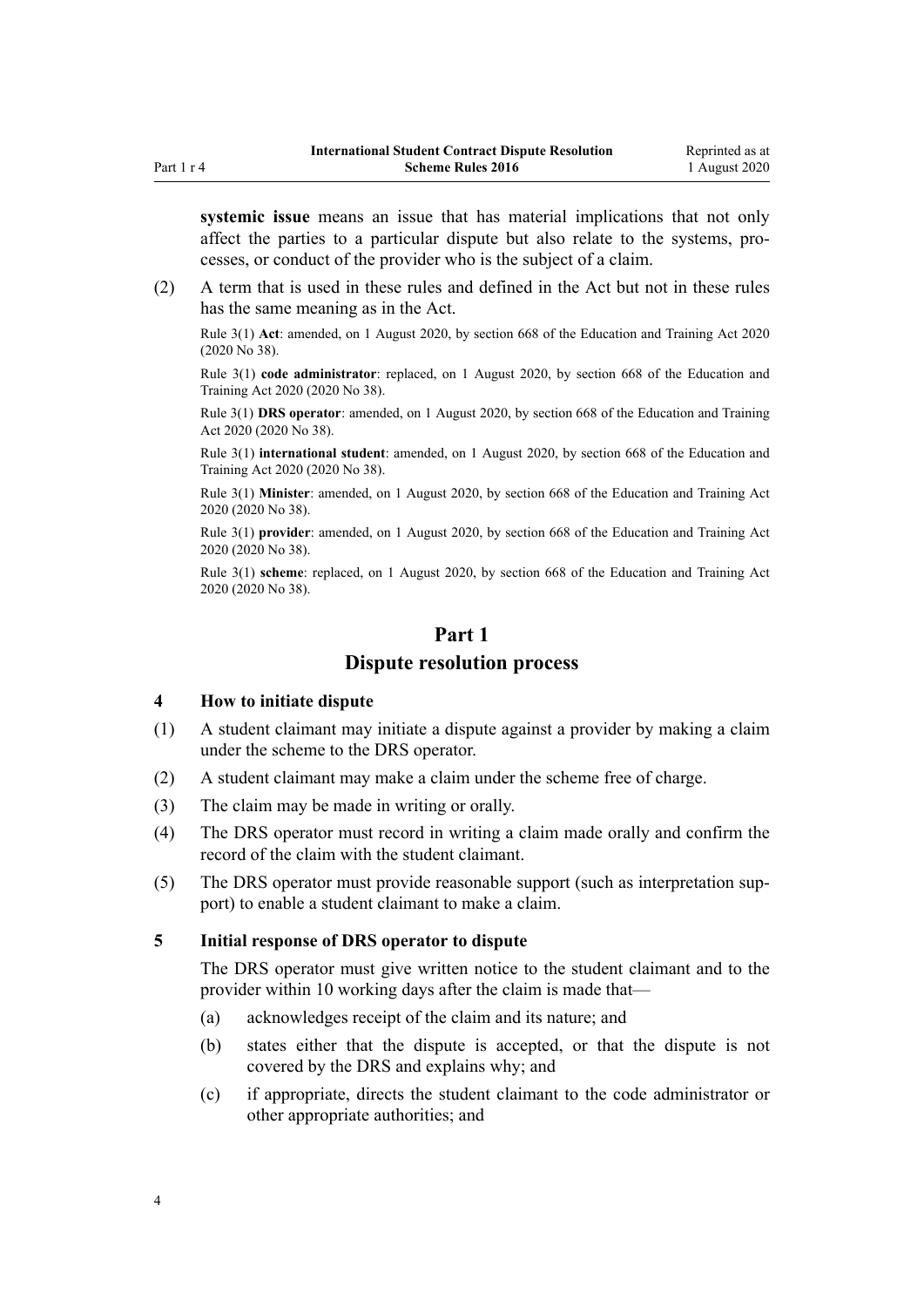<span id="page-4-0"></span>(d) if the provider has not yet been given the opportunity to resolve the issue raised by the dispute, directs the student claimant to the provider.

#### **6 When DRS operator may decline to accept dispute**

The DRS operator may decline to accept a dispute for resolution under the scheme if the DRS operator considers that the scheme does not cover the dispute for 1 or more of the following reasons:

- (a) the provider has not been given an opportunity to resolve the issue raised by the dispute:
- (b) the dispute is being addressed in another forum:
- (c) the dispute would be more appropriately dealt with by a court, tribunal, or other authority:
- (d) the dispute has been previously dealt with under the scheme:
- (e) the claim is frivolous or vexatious:
- (f) given the age of the dispute, it is no longer feasible to gather sufficient evidence or other information for resolution of the dispute under the scheme.

# **7 General approach to resolving disputes**

The DRS operator must consider and deal with a dispute in a timely, costeffective, and fair manner and, in particular, in a way that—

- (a) encourages the parties to work towards a mutually agreed solution; and
- (b) maximises the use of consensual measures to resolve the dispute, that is, favouring negotiation and mediation before adjudication, unless negotiation and mediation are not appropriate for resolving the dispute; and
- (c) takes the views of the parties into account in the decision on measures to resolve the dispute; and
- (d) is consistent with the principles of natural justice; and
- (e) is on a without prejudice basis.

#### **8 DRS operator must ensure parties are aware of conditions of scheme**

The DRS operator must ensure that the parties to the dispute are aware of the conditions of entering the scheme, including the following conditions:

- (a) [rule 9\(4\)\(a\)](#page-5-0) (adjudicator not bound by rules of evidence or previous decision):
- (b) [rule 9\(4\)\(b\)](#page-5-0) (adjudicator determines dispute according to substantial merits and justice of the case):
- (c) [rule 9\(5\)](#page-5-0) (confidentiality of negotiation and mediation):
- (d) [rule 27](#page-10-0) (DRS operator must report systemic issues, serious misconduct, and breach of rules).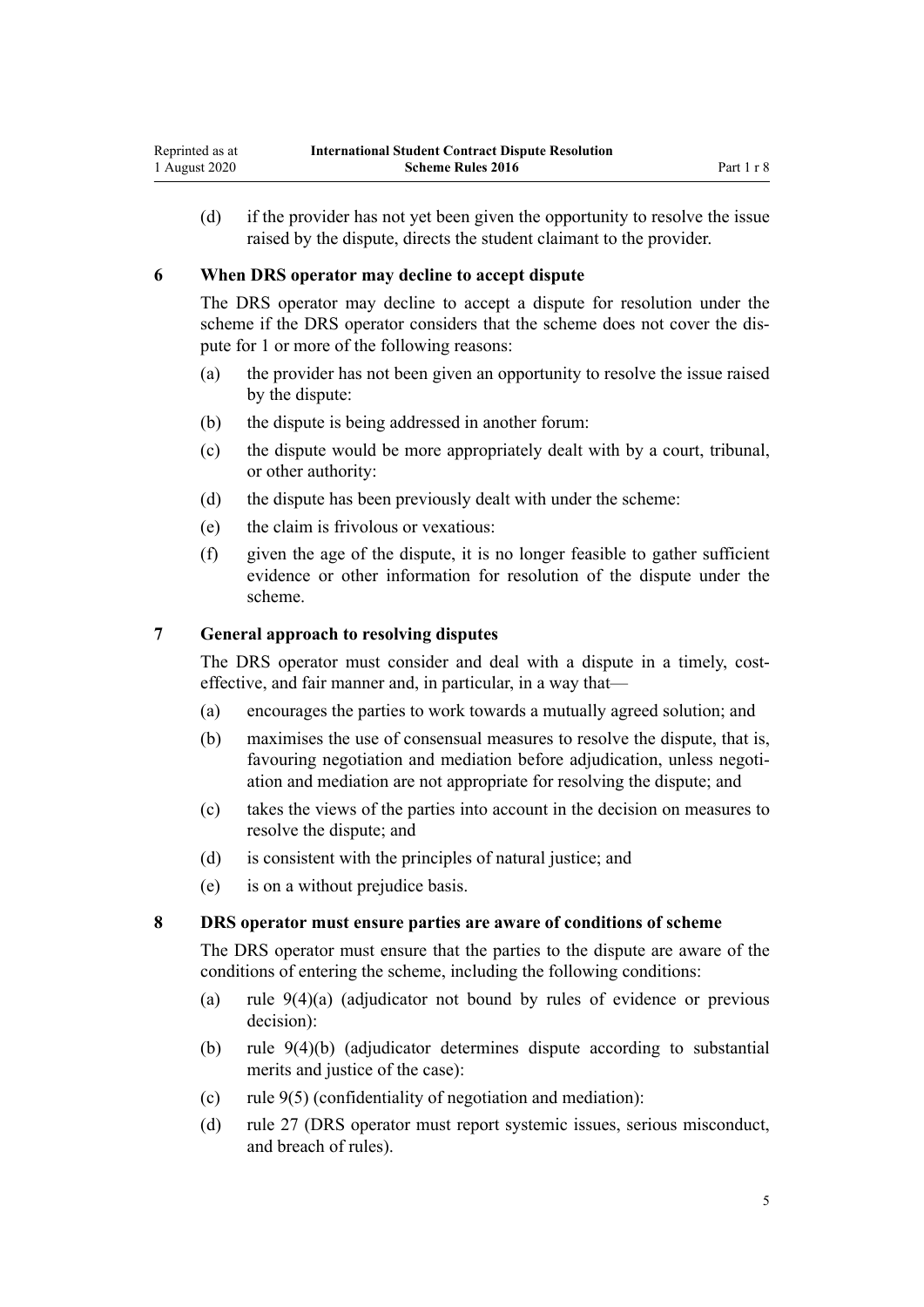#### <span id="page-5-0"></span>Part 1 r 9

# **9 How disputes may be resolved**

- (1) The DRS operator may decide to use any 1 or more of the following methods to resolve a dispute:
	- (a) negotiation:
	- (b) mediation:
	- (c) adjudication.
- (2) The DRS operator may decide the procedures to be followed under the method selected, consistent with these rules.
- (3) The DRS operator, including a mediator or an adjudicator,—
	- (a) must act in accordance with what is fair and reasonable in all the circumstances; and
	- (b) must have regard to the law, the relevant good practice, the code, and other Government policies.
- (4) However, in an adjudication, the DRS operator, including an adjudicator,—
	- (a) is not bound by the rules of evidence or previous decisions; and
	- (b) must determine the dispute according to the substantial merits and justice of the case, and in doing so is not bound to give effect to strict legal obligations or to legal forms or technicalities.
- (5) The process and outcome of dispute resolution by negotiation or mediation is confidential to the parties to the dispute.
- (6) The DRS operator may direct the parties to a dispute to other appropriate authorities for assistance or interventions.

#### **10 Disputes may be combined**

The DRS operator may combine disputes for single resolution when the DRS operator considers that it is sensible to do so.

# **11 DRS operator may obtain information necessary for resolution of dispute in adjudication**

- (1) For the purpose of obtaining information necessary for the resolution of a dispute by adjudication, the DRS operator may make any inquiries that are fair and reasonable in the circumstances.
- (2) A party to a dispute being resolved by adjudication must supply any information requested by the DRS operator unless—
	- (a) the supply of the requested information would breach an obligation of confidence owed to a third person who has refused consent to the supply of the information; or
	- (b) the information is subject to legal professional privilege, or was provided to the party on a without prejudice basis; or
	- (c) the party does not have the information or it is not within its control.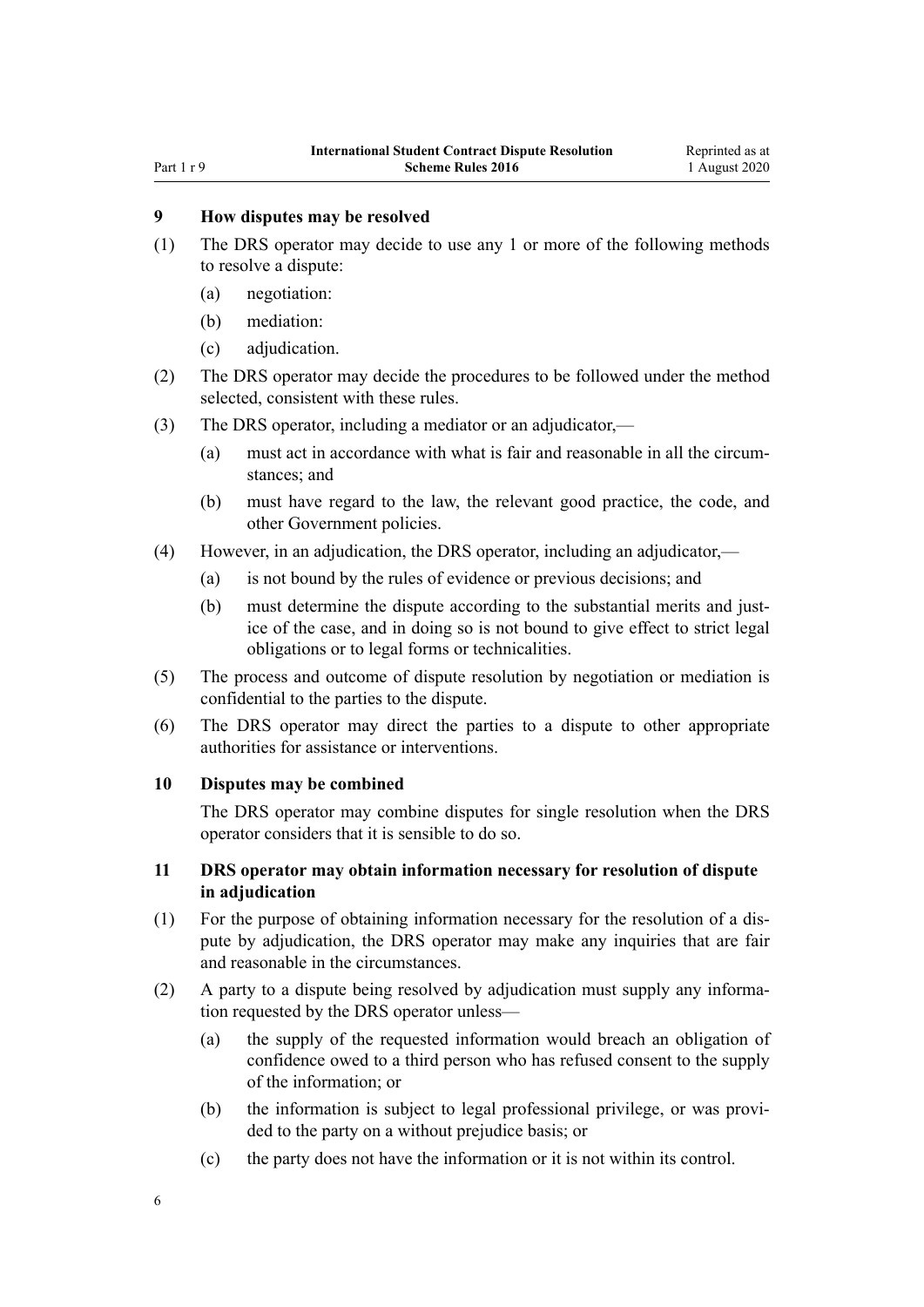- <span id="page-6-0"></span>(3) In requesting information, the DRS operator may specify a reasonable time period within which the party concerned must supply the information.
- (4) As soon as practicable after receiving a request by the DRS operator for information and in any event within any time period specified in the request, a party must—
	- (a) comply with the request; or
	- (b) object to supplying the information and give reasons why the party cannot or should not supply it.

# **12 Failure to supply information in adjudication**

- (1) This rule applies where a party to a dispute being resolved by adjudication fails to comply with a request for information by the DRS operator and none of the exceptions in [rule 11\(2\)](#page-5-0) apply.
- (2) If the party is the student claimant, the DRS operator may decline to continue consideration of the dispute.
- (3) Whoever the party is, the DRS operator may proceed to resolve the dispute on the basis that an adverse inference may be drawn from the party's failure to comply.

#### **13 Use of information in adjudication**

- (1) For the purpose of resolving a dispute by adjudication, the DRS operator may consider any information obtained by it or supplied to it.
- (2) The DRS operator may assume that a party to a dispute consents to the full disclosure to other parties of information supplied by it, unless the party supplying the information expressly limits disclosure.

#### **14 DRS operator must keep parties informed**

The DRS operator must—

- (a) keep the parties to a dispute informed; and
- (b) ensure that each party has a reasonable opportunity to be informed of, and to respond to, the arguments or submissions of the other parties.

#### **15 Mediator or adjudicator must be independent of parties to dispute**

The DRS operator must appoint as a mediator or an adjudicator in a dispute under the scheme only a person who is independent of the parties to the dispute.

#### **16 Decision by adjudicator**

(1) The adjudicator in a dispute, before making a final decision, must give the parties notice of his or her proposed decision reached on the basis of information held by the DRS operator.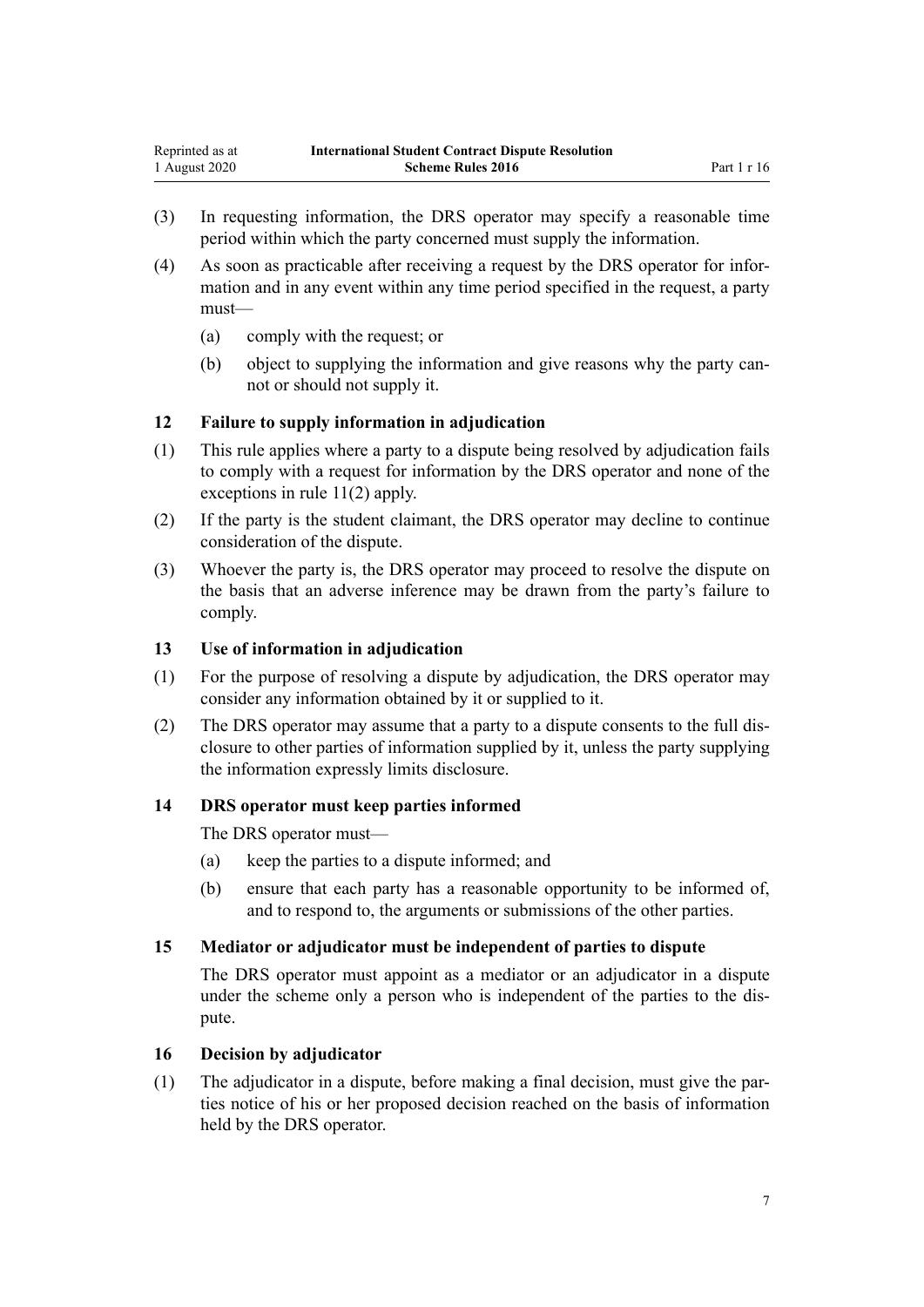- <span id="page-7-0"></span>(2) The adjudicator's notice of the proposed decision must be in writing and must allow a period of 10 working days after sending the notice for the parties to make further submissions and for further consideration of the dispute.
- (3) If the dispute is not resolved within the 10-working-day period, and after considering any further submissions received from the parties, the adjudicator may make a final decision in the dispute, which decision may differ from the proposed decision notified to the parties.
- (4) The adjudicator must give notice in writing to the parties of the final decision and the reasons for the decision.

Rule 16(4): replaced, on 29 May 2017, by [rule 4](http://legislation.govt.nz/pdflink.aspx?id=DLM7210708) of the International Student Contract Dispute Resolution Scheme Amendment Rules 2017 (LI 2017/75).

# **17 When final decision binding**

A final decision becomes binding on the parties to a dispute on the date that notice is given in accordance with [rule 16\(4\).](#page-6-0)

Rule 17: replaced, on 29 May 2017, by [rule 5](http://legislation.govt.nz/pdflink.aspx?id=DLM7210709) of the International Student Contract Dispute Resolution Scheme Amendment Rules 2017 (LI 2017/75).

# **18 Remedies under final decision in dispute resolved by adjudication**

An adjudicator in a dispute may direct the following remedies:

- (a) that the provider pay the student claimant an amount not exceeding \$200,000:
- (b) that the provider take any other action directed by the adjudicator to remedy the matter complained about:
- (c) that the provider provide non-monetary redress for any loss or damage suffered:
- (d) that the provider cease the conduct that has given rise to the claim.

#### **19 Termination of dispute resolution process**

A dispute resolution process under the scheme is terminated if—

- (a) the parties notify the DRS operator in writing that they have entered into an agreed settlement; or
- (b) the student claimant notifies the DRS operator in writing that he or she withdraws the claim and the DRS operator is satisfied that the student claimant has not been coerced into withdrawing; or
- (c) the student claimant notifies the DRS operator in writing that he or she intends to apply to another authority (such as a court or tribunal) for resolution of the dispute; or
- (d) the DRS operator determines that the dispute is not covered by the scheme; or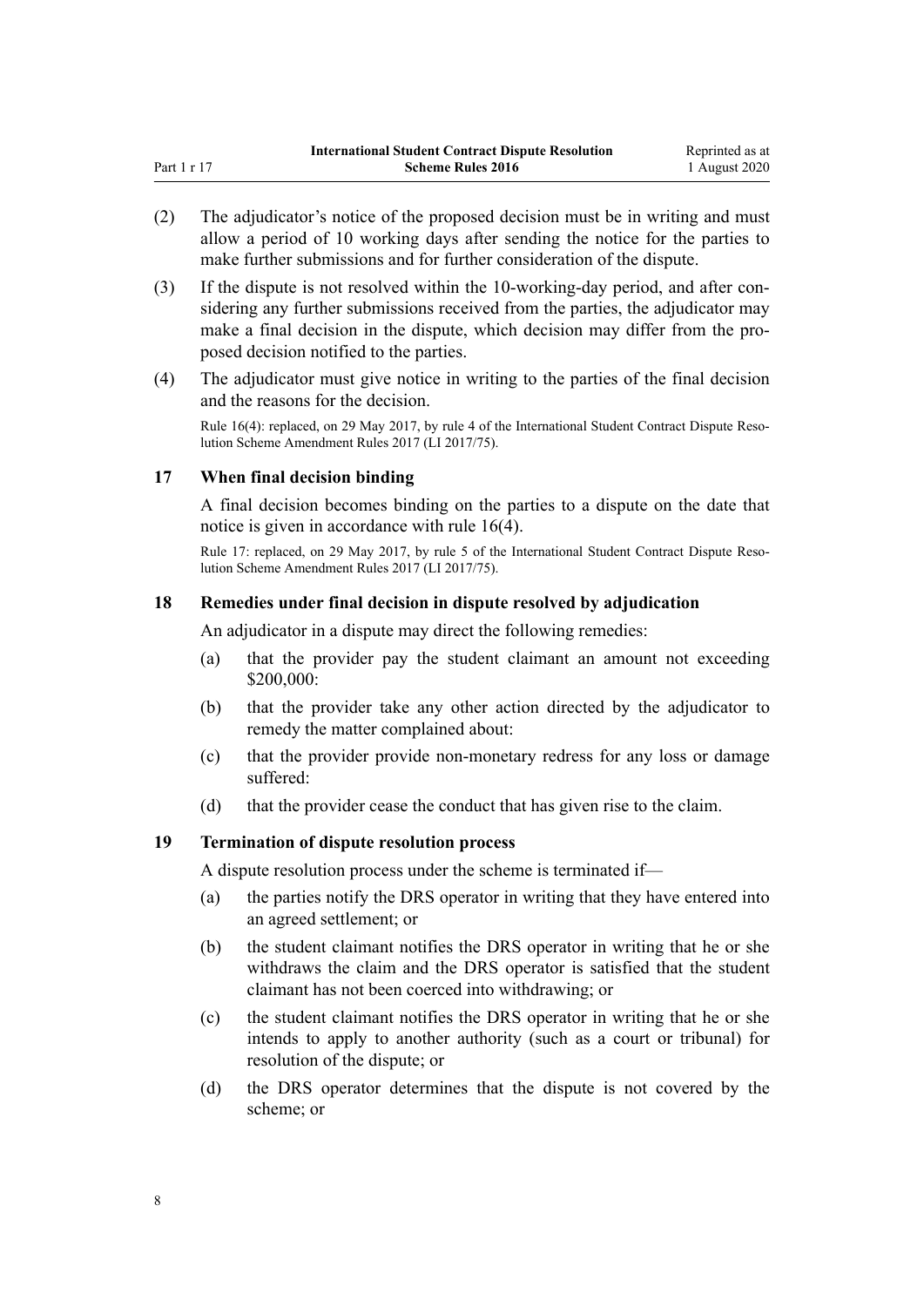- <span id="page-8-0"></span>(e) the student claimant has failed to comply with an information request and the DRS operator notifies the student claimant in writing that it declines to continue consideration of the dispute; or
- (f) *[Revoked]*

Rule 19(f): revoked, on 29 May 2017, by [rule 6](http://legislation.govt.nz/pdflink.aspx?id=DLM7210711) of the International Student Contract Dispute Resolution Scheme Amendment Rules 2017 (LI 2017/75).

#### **20 Application to District Court**

A student claimant, a provider, or the DRS operator may apply to the District Court for, and the District Court may make, an order in accordance with [sec](http://legislation.govt.nz/pdflink.aspx?id=LMS267820)[tion 538](http://legislation.govt.nz/pdflink.aspx?id=LMS267820) of the Act—

- (a) requiring a provider to comply with the rules of the DRS; or
- (b) requiring a claimant or provider to give effect to any binding resolution; or
- (c) modifying a resolution where its terms are manifestly unreasonable, before giving effect to it.

Rule 20: amended, on 1 August 2020, by [section 668](http://legislation.govt.nz/pdflink.aspx?id=LMS367713) of the Education and Training Act 2020 (2020 No 38).

# **Part 2 Administration of scheme**

#### **21 Functions of DRS operator**

- (1) The core functions of the DRS operator are to—
	- (a) provide an independent scheme for resolving disputes between international students and education providers that fall within the scheme's jurisdiction; and
	- (b) operate the scheme in accordance with the scheme's purpose and these rules; and
	- (c) resolve, or assist in resolving, disputes under the scheme by agreement between the parties or, if applicable, by adjudication.
- (2) Other functions of the DRS operator include—
	- (a) to promote and publicise the scheme; and
	- (b) to monitor compliance with these rules; and
	- (c) to monitor and report on the effectiveness of the scheme; and
	- (d) to carry out any other function of the scheme under these rules.

#### **22 Powers of DRS operator**

(1) The DRS operator has the powers specifically conferred by these rules and other powers necessary for performing its functions under these rules.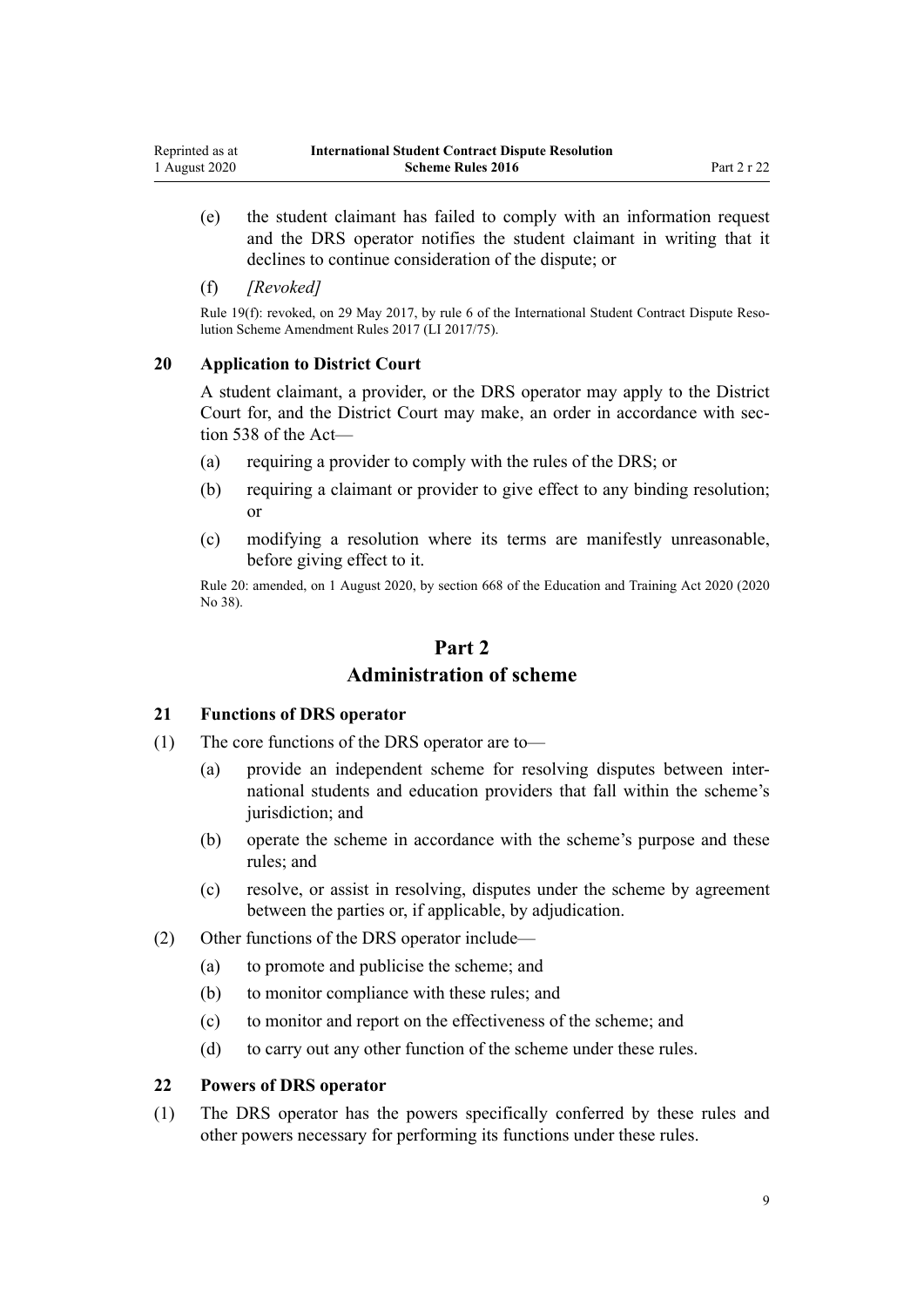<span id="page-9-0"></span>(2) The DRS operator may delegate the performance and exercise of its functions and powers under these rules to any person who is appointed to perform or exercise them, except a function or power that under these rules must be performed or exercised by an adjudicator.

# **23 DRS operator may extend time frames**

The DRS operator may, if it thinks fit, extend the time within which something must be done under these rules in relation to consideration or resolution of a dispute.

# **24 Appointees of DRS operator**

- (1) The DRS operator must appoint sufficient numbers of adjudicators and mediators to ensure the effective functioning of the scheme.
- (2) In appointing an adjudicator or a mediator, the DRS operator must—
	- (a) consider a candidate's objectivity, qualifications, experience, and personal qualities (including the ability to communicate and work effectively with people from diverse linguistic and cultural backgrounds); and
	- (b) appoint or engage only persons who are capable of performing the functions of an adjudicator or a mediator, as the case may be; and
	- (c) ensure that a person appointed or engaged is able to act independently.
- (3) The DRS operator is responsible for the actions of a person appointed by it to perform its functions under these rules.

#### **25 DRS operator must ensure accessibility of scheme**

- (1) The DRS operator must take all reasonable steps to ensure that international students and providers are fully aware of the scheme and know how to access it.
- (2) Where appropriate and at reasonable cost, the DRS operator may provide additional support (for example, interpretation or translation services or disability services) to ensure accessibility to the scheme.

#### **26 DRS operator may publish case studies**

- (1) The DRS operator may, for the limited purposes set out in subclause (2), compile and publish case studies of disputes resolved by adjudication under the scheme, subject to appropriate safeguards and redactions for the purposes of privacy.
- (2) The purposes referred to in subclause (1) are—
	- (a) keeping providers, students, and other educational interest groups informed; and
	- (b) demonstrating the process of decision-making under the scheme and ensuring its transparency.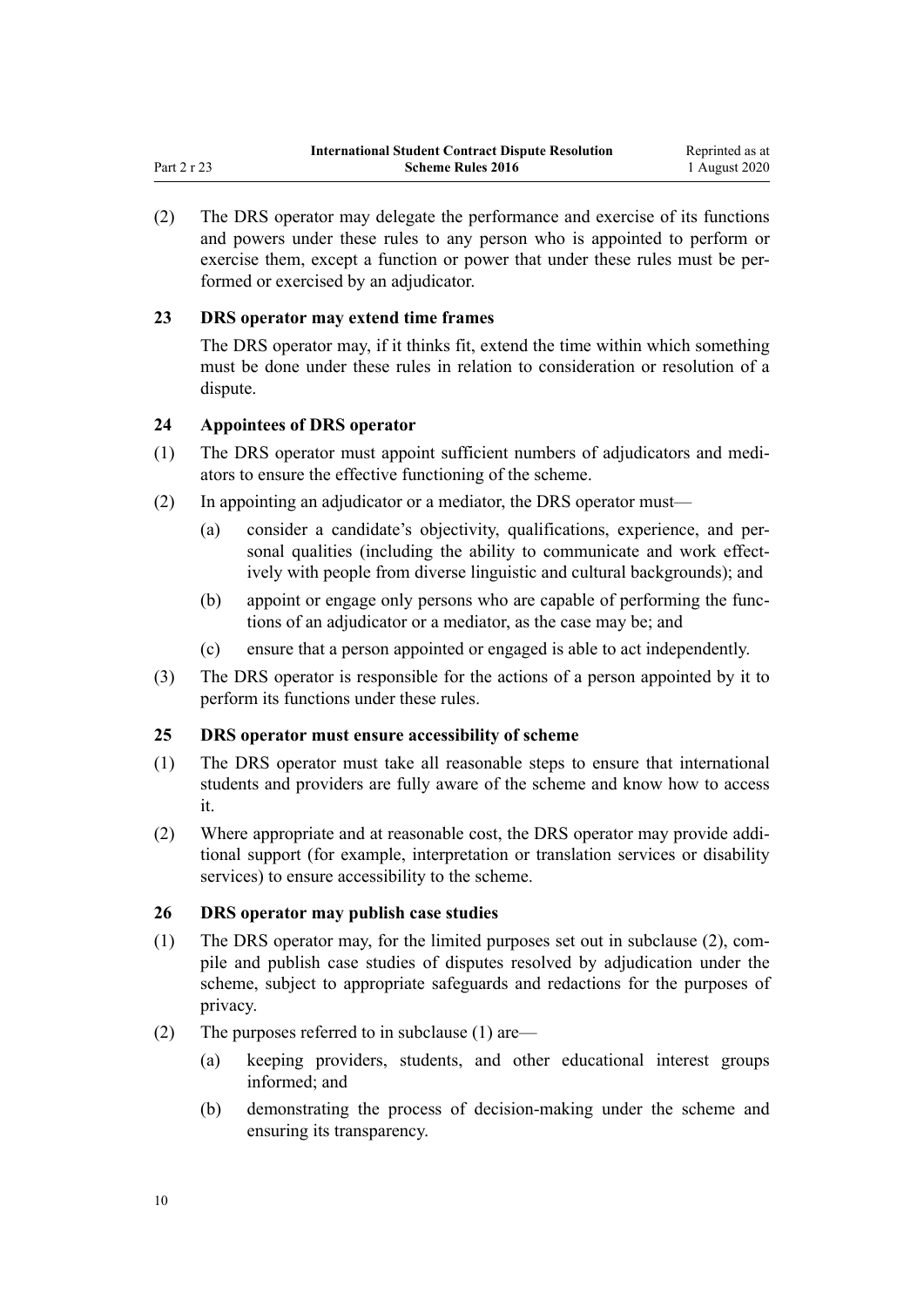# <span id="page-10-0"></span>**27 DRS operator must report systemic issues, etc**

In the course of investigating a dispute or resolving a dispute by adjudication, the DRS operator must report to the code administrator, education quality assurance agencies, and government agencies as relevant—

- (a) any systemic issue that it identifies:
- (b) any serious misconduct by a provider that it identifies:
- (c) any breach of these rules by a provider.

# **28 Annual report**

- (1) The DRS operator must submit to the Minister, by September 30 in each year, an annual report for the year ending on 30 June of that year.
- (2) The annual report must include (but is not limited to) the following information relating to the year in question:
	- (a) the number of each of the following (broken down in each category by types of provider, that is, schools, private training establishments, the New Zealand Institute of Skills and Technology and its Crown entity subsidiaries, and universities):
		- (i) disputes accepted:
		- (ii) disputes not covered:
		- (iii) disputes resolved by negotiation:
		- (iv) disputes resolved by mediation:
		- (v) disputes resolved by adjudication:
	- (b) the average length of time taken to resolve a dispute by negotiation:
	- (c) the average length of time taken to resolve a dispute by mediation:
	- (d) the average length of time taken to resolve a dispute by adjudication:
	- (e) examples of typical cases, subject to appropriate safeguards and redaction to preserve privacy:
	- (f) financial statements prepared in accordance with generally accepted accounting practice that demonstrate how the funding of the DRS operator has been applied:
	- (g) any systemic issues or serious misconduct by providers identified in the course of investigating a dispute or resolving a dispute by adjudication, and how the DRS operator dealt with the systemic issues or misconduct:
	- (h) the result of any independent review completed during the reporting year.
- (3) The DRS operator must make copies of its annual report available for inspection by the public without charge, for example, on a website. Rule 28(2)(a): amended, on 1 April 2020, by [section 78\(2\)](http://legislation.govt.nz/pdflink.aspx?id=LMS245981) of the Education (Vocational Education and Training Reform) Amendment Act 2020 (2020 No 1).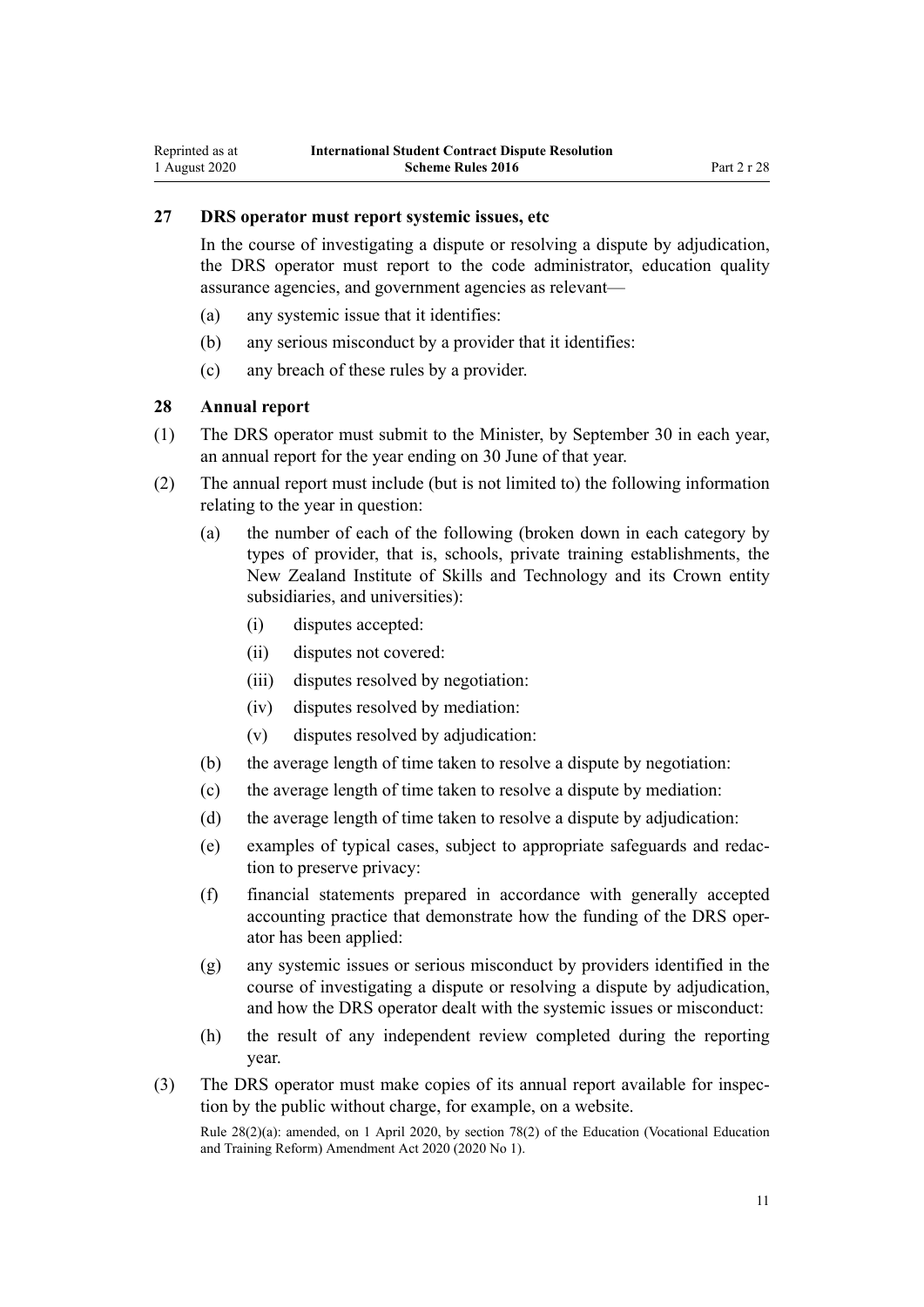# **29 Monitoring operation of scheme**

- (1) The DRS operator must have a process for receiving and resolving complaints about the operation of the scheme and must publicise that process.
- (2) The DRS must—

<span id="page-11-0"></span>Part 2 r 29

- (a) conduct regular client satisfaction surveys for measuring the quality of processes under the scheme, the durability of the outcomes under the scheme, and any other appropriate performance indicators; and
- (b) publish the results.
- (3) A provider or an international student who is dissatisfied with the operation of the scheme or the performance of the DRS operator may complain to the Ministry of Education, but this process must not be used to challenge the outcome in a particular dispute.
- (4) The DRS operator must co-operate with any person or agency appointed by the Minister to carry out an independent review of the scheme and its operation.

Michael Webster, Clerk of the Executive Council.

Issued under the authority of the [Legislation Act 2012](http://legislation.govt.nz/pdflink.aspx?id=DLM2997643). Date of notification in *Gazette*: 10 March 2016.